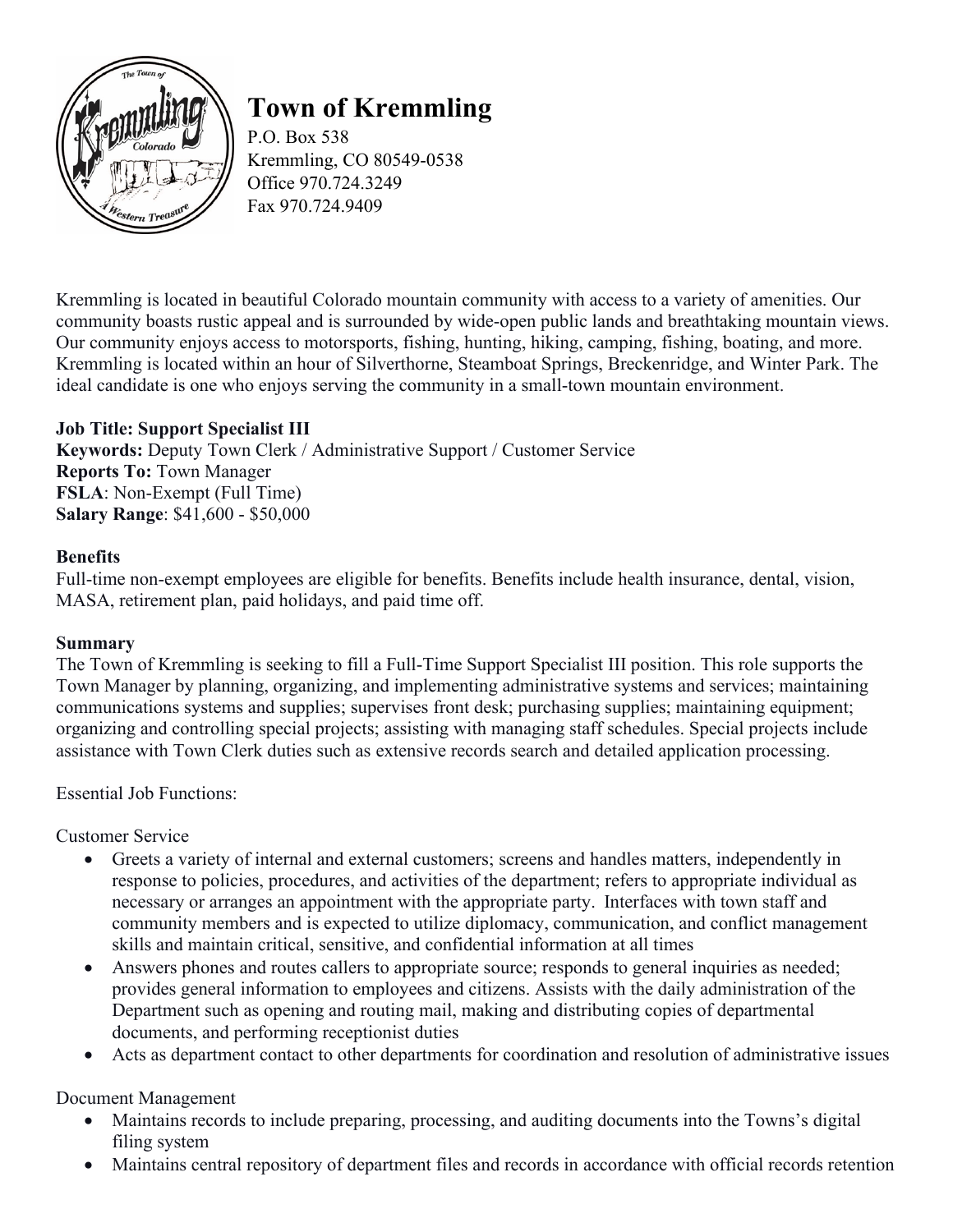policy

- Processes and inputs various databases
- May provide basic training and information for department staff on use of office technology and relevant software
- Assists with special projects/events, may also serve on committees
- Flexibility is required as this position may be required to work evenings, weekends, and holidays or may need to provide coverage for departmental staff
- Prepares correspondence, reports, newsletters, and supporting documents as requested

Knowledge, Skills, and Abilities

- o Proficiency with Microsoft Office including Word and Excel
- o Collects revenue by receiving and recording payments.
- o Outstanding written, verbal, problem solving, and organization skills.
- $\circ$  Ability to perform work in an accurate and efficient manner without supervision
- o Identifying complex problems and reviewing related information to develop and evaluate options and implement solutions
- o Ability to use office equipment such as fax machine, scanner, copier, phone
- o Analytical thinking skills to solve complex problems using common sense
- o Demonstrated ability to work independently to accomplish required work to completion within the required timeframe
- o Skill in organizing, prioritizing, and managing multiple and competing tasks
- o Knowledge of general office practices and procedures

Experience, Knowledge, Skills:

### **Support Specialist III**

Minimum Qualifications/Acceptable Equivalency:

- High school diploma or GED equivalent
- Three years' experience working in customer service-oriented office environment
- Proficiency with Microsoft Office including Word and Excel
- Outstanding written, verbal, problem solving, and organization skills
- Notary Certification or ability to obtain certification within six months of hire

## **OR**

## **Any combination of related education, experience, certifications, and licenses that will result in a candidate successfully performing the essential functions of the job**

Working Conditions

- Flexible work schedule available
- Frequent contact with employees and the public, both in person and on the telephone
- Requires ability to perform multiple tasks at one time with frequent interruptions
- Work is performed with extended periods of time at a fixed station
- Work is safe to having minimal hazards that are typically found in a general office environment where there is rarely little or no exposure to injury or accident
- Frequent sitting and talking or hearing customers
- Operate standard office equipment requiring continuous or repetitive hand/arm movements
- Vision enough to interpret computer screens and documents to assist the public and complete work assignments; specific vision abilities required by this job include close vision, distance vision, color vision, peripheral vision, depth perception, and ability to adjust focus